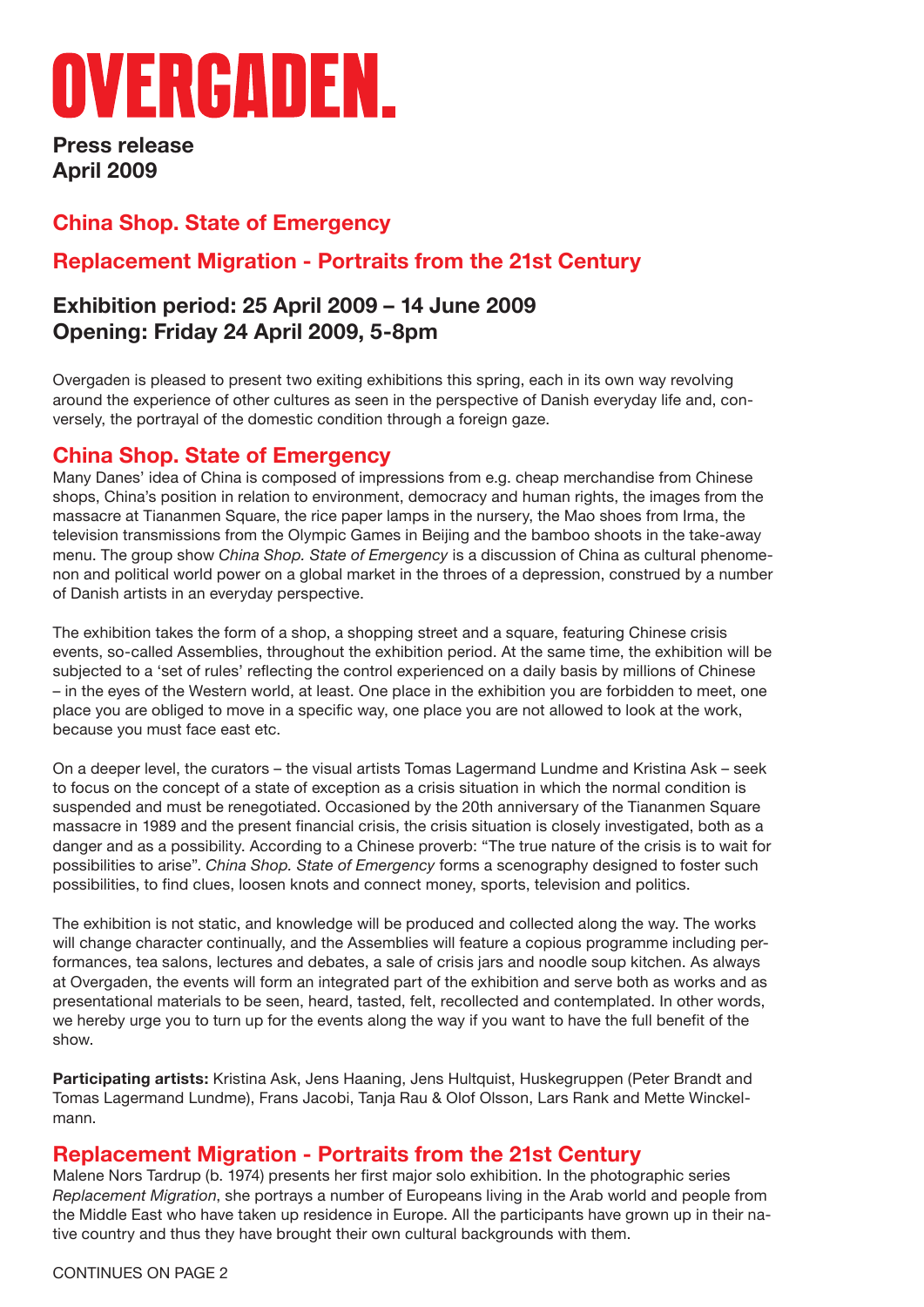We meet them partly in a public place in their new homeland to which they have a special relation and partly in their homes - in the private sphere they have created around their lives. For some, it is clearly important to add personal touches to their home and make it a safe and familiar base where they can escape the hustle and bustle that surrounds them, whereas others use the vivacity and unfamiliarity of the city to unwind and primarily consider their home a place to sleep at night.

Each portrait is accompanied by a short text in which the participants describe their experience of penetrating the surface of an unfamiliar city, getting to know it and making it one's own. The portraits focus on the individual person's way of integrating into a new culture, highlighting the multiplicity and variation in the meetings with the foreign world. The works raise a number of fundamental questions concerning cultural exchange and changing identities: What is a home? How does the cultural transformation unfold when a person relocates from one country to another? How much of the old identity must be replaced, and how much can you keep? What are the differences and similarities between the challenges faced by Europeans moving to the Middle East and Arabs moving to Europe?

The exhibition's second photo series *Tuh Azzip* consists of photos of the Giza pyramids in Egypt. Here, as opposed to the romanticised images of the pyramids we find in tourist booklets complete with sand and camels, the observer has taken one step backwards in order to include and reveal the whole commercial setting of the pyramids. One of the pictures is taken out of the window in a Pizza Hut restaurant, and the laterally reversed writing on the window pane – *Tuh Azzip* – appears as a vaguely Arabsounding headline for the experience: A gaze from a Western point of view, surveying the staging of a cultural core-symbol. In the attempt to get to know each other, one culture mirrors itself in the other. In both photo series, then, the exhibition considers cultural identity, differences and common dilemmas in the meeting between 'them' and 'us'.

Friday 24 April 11am, Overgaden invites the press and other interested parties to join us for a walk-andtalk where it will be possible to meet the artists and hear them talk about the exhibitions. To arrange an interview, please contact Helle Brøns at hb@overgaden.org or at tel. +45 3257 7273. High resolution press photos are available at our website: www.overgaden.org under 'press' and 'upcoming exhibitions'.

*Overgaden Institute for Contemporary Art is supported by The Danish Arts Council's Committee for Visual Art.*

**Overgaden.** Institute of Contemporary Art Overgaden Neden Vandet 17 DK-1414 Copenhagen K

Web: www.overgaden.org Mail: info@overgaden.org Tel. +45 3257-7273

Tuesday - Sunday: 1 pm - 5 pm, Thursday: 1 pm - 8 pm. Free admittance